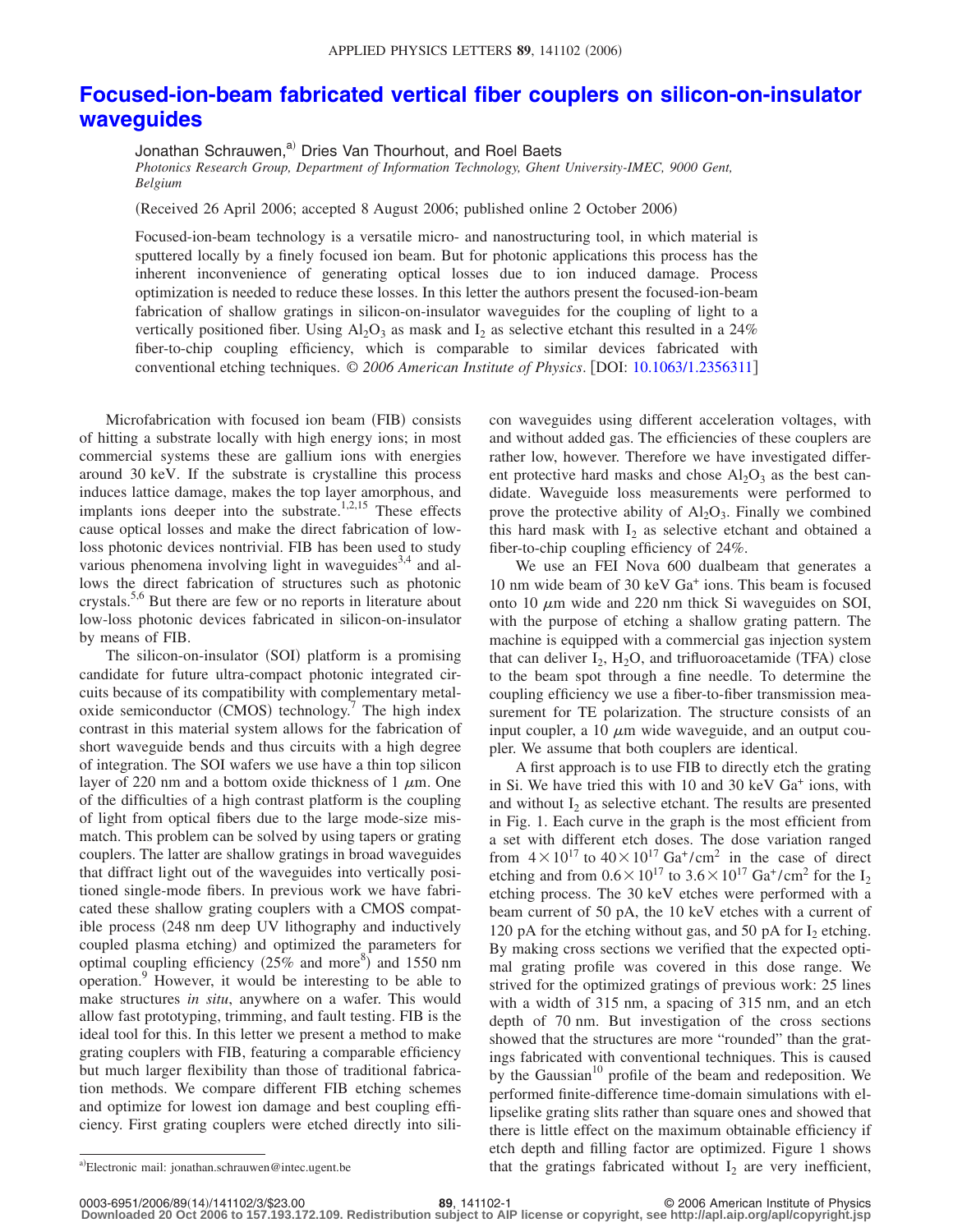

FIG. 1. Shallow grating couplers etched with FIB in SOI waveguides. By using  $I_2$  as etch enhancement gas the efficiency is greatly improved. The top left inset shows a FIB cross section through one grating slit etched with  $I_2$ .

although they have cross sections that look more or less like the optimal ones. This very low efficiency of directly etched gratings was already noticed $11$  and is caused by the ion induced damage in the material. Figure 1 also shows that the gratings etched with  $I_2$  are much more efficient (about a factor of 20), although the cross section does not look less rounded (see inset of Fig. 1). This is explained as follows:  $I_2$ molecules (other halogens can also be used) are adsorbed on the Si surface and facilitate the extraction of Si atoms from the collision cascade by the formation of volatile species.<sup>12</sup> So smaller doses are needed when  $I_2$  gas is used, and less ion damage is generated. Similar effects were seen on optically active material. $^{13}$  Figure 1 shows a maximum fiber-to-chip coupling efficiency of about 11%. This is still far below the efficiency of gratings made with classical etching techniques [about 25% (Ref. 8)]. The reason for this are the nonoptimal dimensions of the gratings. The inconvenience of the enhanced etching process is the loss of dimensional control: one cannot etch 90° sidewalls nor easily control the width of a hole. This is why we chose to work with a hard etch mask rather than to further optimize the direct etching with  $I_2$ .

To choose the right material as etch mask we have calculated the sputter yields for several materials using the program SRIM (stopping and range of ions in matter<sup>14</sup>). Several metals have a lower sputter yield than Si (Cu, Ni), but evaporated films of these materials have grains. Since the etch yield depends on crystal orientation, the etching of these grainy films is inhomogeneous. Therefore we chose  $Al_2O_3$ , an amorphous material, as etch mask. The difference in sputter yields of Si and  $Al_2O_3$  can be enhanced by using  $I_2$  gas. A thin film of  $Al_2O_3$  was evaporated on Si with an electron beam evaporation system. The purpose of this hard mask is twofold: it has to enhance dimensional control and it has to protect Si from ion damage in the regions where it does not need to be etched, e.g., during focalization of the beam. As can be calculated with the SRIM software the penetration depth of 30 keV Ga ions in  $Al_2O_3$  is smaller than 30 nm, so we chose a thickness of 50 nm for optimal protection. Figure 2 shows some experiments demonstrating the protective capacity of Al<sub>2</sub>O<sub>3</sub>. A section of 20  $\mu$ m on a multimode 10  $\mu$ m wide Si waveguide was etched with a perpendicularly incident focused ion beam. The doses were kept low enough to make the etched depth very small  $(< 10$  nm), so the transmission through these implanted waveguides is a measure for the optical losses generated by FIB etching. Figure 2

shows the losses for 10 and 30 keV implanted waveguides, where the losses are presented in units of  $dB/\mu m$ . As expected the 30 keV implantation produces more lossy waveguides, because the implantation depth is greater. The optical loss is of the order of 1  $dB/\mu m$ , about four orders of magnitude bigger than that for nonimplanted waveguides. This explains why the directly etched gratings from Fig. 1 are so inefficient. For doses above  $3 \times 10^{17}$  Ga<sup>+</sup>/cm<sup>2</sup> no transmission could be measured in our setup. We did the same experiment with waveguides that were covered with 50 nm of  $Al_2O_3$ . The inset in Fig. 2 shows the trajectory of 500 Ga<sup>+</sup> ions that hit a 50 nm layer of  $Al_2O_3$ , after being accelerated to 30 keV. Not one of them can penetrate to the Si, so as expected no significant dependence of the losses on the implantation dose was measured. This proves the protective capacity of the  $Al_2O_3$  mask.

Finally we want to use this protective mask as a hard etch mask for making grating couplers in Si. FIB is used for the structuring of the hard mask in a first step. Afterwards one could use classic etching techniques, such as reactive ion etching, to etch the Si, but for process simplicity and speed



FIG. 2. Losses measured in waveguides that were etched with relatively small doses of Ga<sup>+</sup> ions. Higher energy implantation generates damage deeper into the layer and thus more loss. By adding  $Al_2O_3$  as protective layer no significant losses were measured.

**Downloaded 20 Oct 2006 to 157.193.172.109. Redistribution subject to AIP license or copyright, see http://apl.aip.org/apl/copyright.jsp**